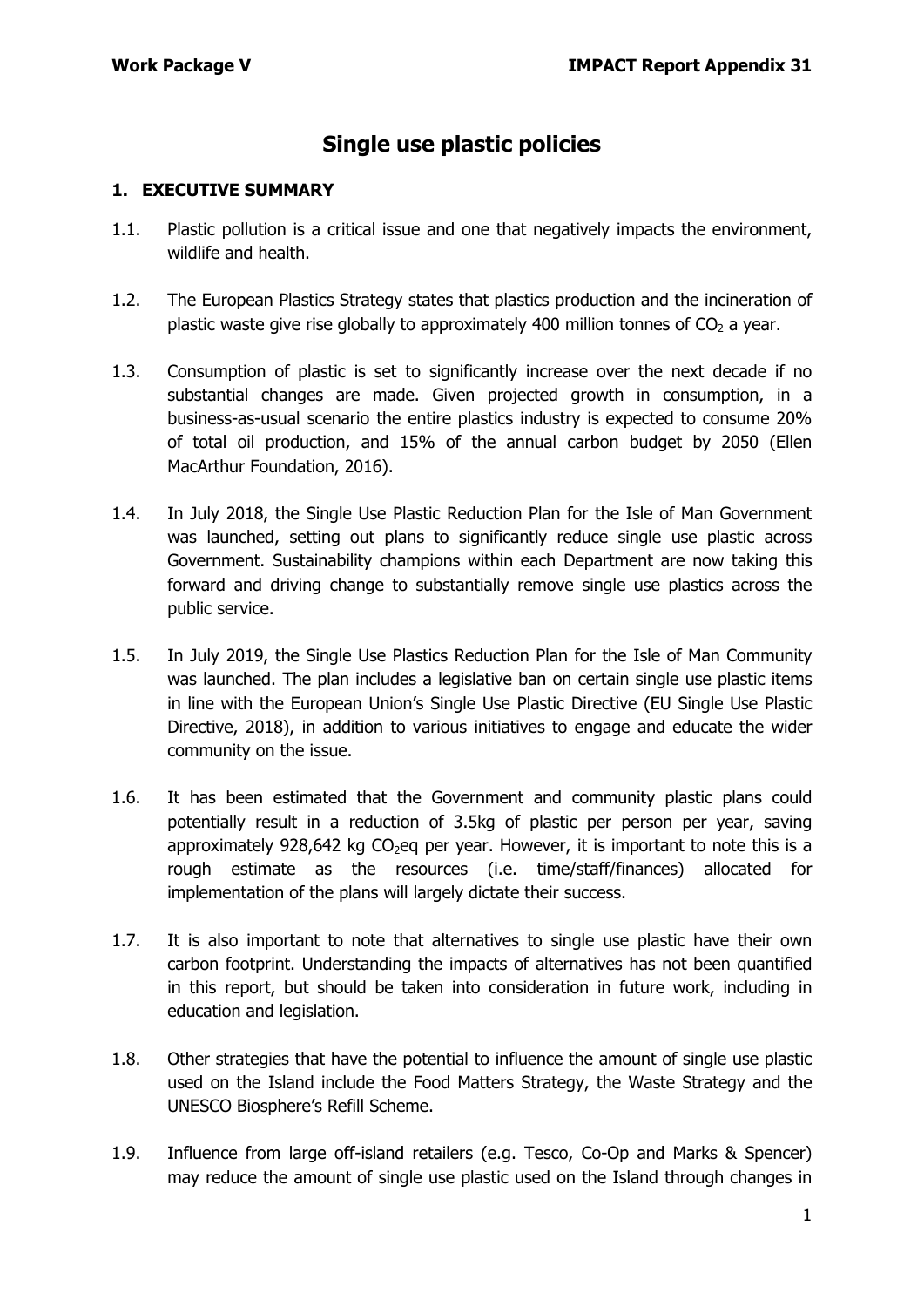packaging policies. However most of the retail policies focus on moving toward more recyclable packaging, over a reduction in packaging. As the Department of Infrastructure (DOI) does not currently target food packaging for recycling, this may not help reduce carbon produced as it is all currently processed as general waste at the Energy from Waste Facility.

#### **2. THE CHALLENGE**

2.1. To ensure single use plastics/other plastics policies minimise emissions

#### **3. THE BACKGROUND**

- 3.1. Plastic pollution is a critical issue and one that negatively impacts the environment, wildlife and health. Around 50% of all plastic produced is single use and, as such, represents an unsustainable use of oil, which is a finite resource (Plastics Ocean, 2018). Plastic production also makes a significant contribution to greenhouse gas (GHG) emissions (Hamilton et al., 2019).
- 3.2. The European Plastics Strategy states that plastics production and the incineration of plastic waste give rise globally to approximately 400 million tonnes of  $CO<sub>2</sub>$  a year. Using more recycled plastics can reduce dependence on the extraction of fossil fuels for plastics production and curb  $CO<sub>2</sub>$  emissions.
- 3.3. Despite this knowledge, our consumption of plastic is set to significantly increase over the next decade if no substantial changes are made. Given projected growth in consumption, in a business-as-usual scenario oceans are expected to contain more plastics than fish by 2050 (Geyer et al. 2017), and the entire plastics industry is expected to consume 20% of total oil production, and 15% of the annual carbon budget (Ellen MacArthur Foundation, 2016).
- 3.4. In July 2018, the Single Use Plastic Reduction Plan for the Isle of Man Government was launched, setting out plans to significantly reduce single use plastic across Government. Sustainability champions within each Department are now taking this forward and driving change to substantially remove single use plastics across the public service.
- 3.5. In July 2019, the Single Use Plastics Reduction Plan for the Isle of Man Community was launched. The plan includes a commitment to a legislative ban on certain single use plastic items (Table 1) in line with the European Union's Single Use Plastic Directive (EU Single Use Plastic Directive, 2019), in addition to various initiatives to engage and educate the wider community on the issue.
- 3.6. This short paper summarises progress so far, makes a rough estimate of the potential carbon saved on Island as a result of these plans and outlines the necessary resource requirements for success. The paper also outlines some of the other strategies and initiatives that have potential to influence the amount of single use plastic used on the Island.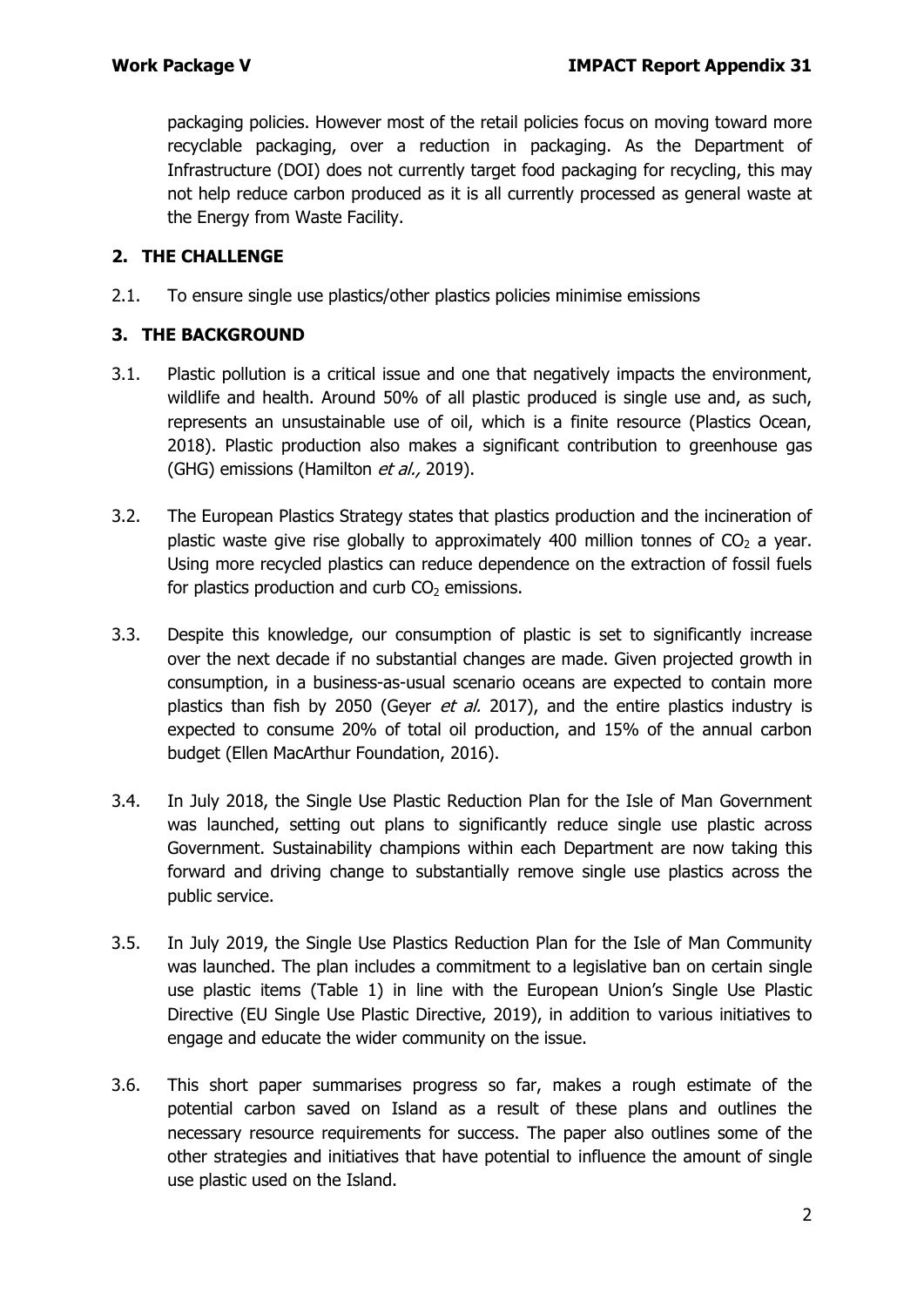#### **Single Use Plastic Plan for the Isle of Man Government**

# ACTION PLAN TO REDUCE GOVERNMENT'S USE OF PLASTICS

After a review of current plastics use in the Isle of Man Government, and looking at the evidence for the sustainability of alternatives to single use plastics, this action plan outlines the plastics action for the Isle of Man, focusing on reducing use within Government and improving education and awareness.

| What we will do                                                                                               | Why this is important                                                                                                                                                                                                                          | When            |
|---------------------------------------------------------------------------------------------------------------|------------------------------------------------------------------------------------------------------------------------------------------------------------------------------------------------------------------------------------------------|-----------------|
| Build capacity of sustainability champions through training,<br>provision of resources and technical support. | Sustainability champions will be key in delivering plastics reduction across Government.<br>DEFA will train sustainability officers to support their work in their departments, to ensure<br>that have the best information available to them. |                 |
| Ensure single use plastics are minimised at events                                                            | Events often create large quantities of single use plastic waste and litter. Sustainable<br>alternative are available. Guidance will be given to departments and it is expected that<br>improvements can be made year on year.                 | Immediately     |
| Ban balloon releases by Government departments, agencies                                                      | Whilst balloon releases by Government organisation are rare, they are still carried out in the                                                                                                                                                 |                 |
| and schools and by other parties on Government land                                                           | private sector. The intention is to minimise pollution and risk to wildlife.                                                                                                                                                                   |                 |
| Ensure easy access to tap water in Government buildings.                                                      | Enabling Government workers and others to easily access tap water in Government buildings                                                                                                                                                      |                 |
|                                                                                                               | will minimise the use of plastic bottled drinks consumed.                                                                                                                                                                                      |                 |
| Ban the use of specified single use plastic items across                                                      | Many of these items are either unnecessary or can easily be replaced by sustainable                                                                                                                                                            |                 |
| Government. To include the following if single use plastic:                                                   | alternatives. Not using these items will reduce plastic waste and wasteful use of resources.                                                                                                                                                   |                 |
| straws, cotton buds, cutlery, plates, cups, drinks stirrers.                                                  | Exceptions will be made where needed, e.g. for clinical use of straws.                                                                                                                                                                         |                 |
| Implement new procurement criteria considering single                                                         | Whilst environmental issues are considered as part of procurement, this is an opportunity to                                                                                                                                                   |                 |
| use plastics, and encouraging the use of sustainable                                                          | facilitate making sustainable choices and avoiding unnecessary single use plastic.                                                                                                                                                             |                 |
| alternative where appropriate                                                                                 |                                                                                                                                                                                                                                                |                 |
| Departments will opt in to appropriate                                                                        | The guidance will outline best practice on single use plastics and targets that departments                                                                                                                                                    | By January 2019 |
| elements of plastics guidance, taking into account their                                                      | will be able to opt into, according to operational requirements (ultimately facilitating                                                                                                                                                       |                 |
| operational requirements and any crucial exemptions required.                                                 | meeting the 2021 target for elimination of all unnecessary single use plastics)                                                                                                                                                                |                 |
| Identify an officer in Government to lead on plastics                                                         | The delivery of the plastics plan will be enhanced by an officer who can lead on plastics                                                                                                                                                      |                 |
| reduction and recycling                                                                                       | reduction as part of their role. This may link into advice on recycling and other sustainability                                                                                                                                               |                 |
|                                                                                                               | measures.                                                                                                                                                                                                                                      |                 |
| Establish a consistent recycling scheme across all Government                                                 | Although some recycling is done in most Government buildings, there is currently no central                                                                                                                                                    |                 |
| Buildings, where practical                                                                                    | recycling scheme and some schemes are run by individuals.                                                                                                                                                                                      |                 |
| Reduce plastic fragments from food and sewage waste                                                           | Removing all sources of plastic entering the marine environment from Manx sources is                                                                                                                                                           | January 2020    |
|                                                                                                               | important and finding a solution to plastic from waste disposal needs to be addressed.                                                                                                                                                         |                 |
| Eliminate all unnecessary single use plastics across                                                          | Building on the initial bans of single use plastics and the opt in scheme for departments, this                                                                                                                                                | January 2021    |
| Government and replace with sustainable alternatives                                                          | gives the organisation a longer term target. Whilst plastics will continue to play an important                                                                                                                                                |                 |
|                                                                                                               | role, where appropriate, all unnecessary and unsustainable use will cease.                                                                                                                                                                     |                 |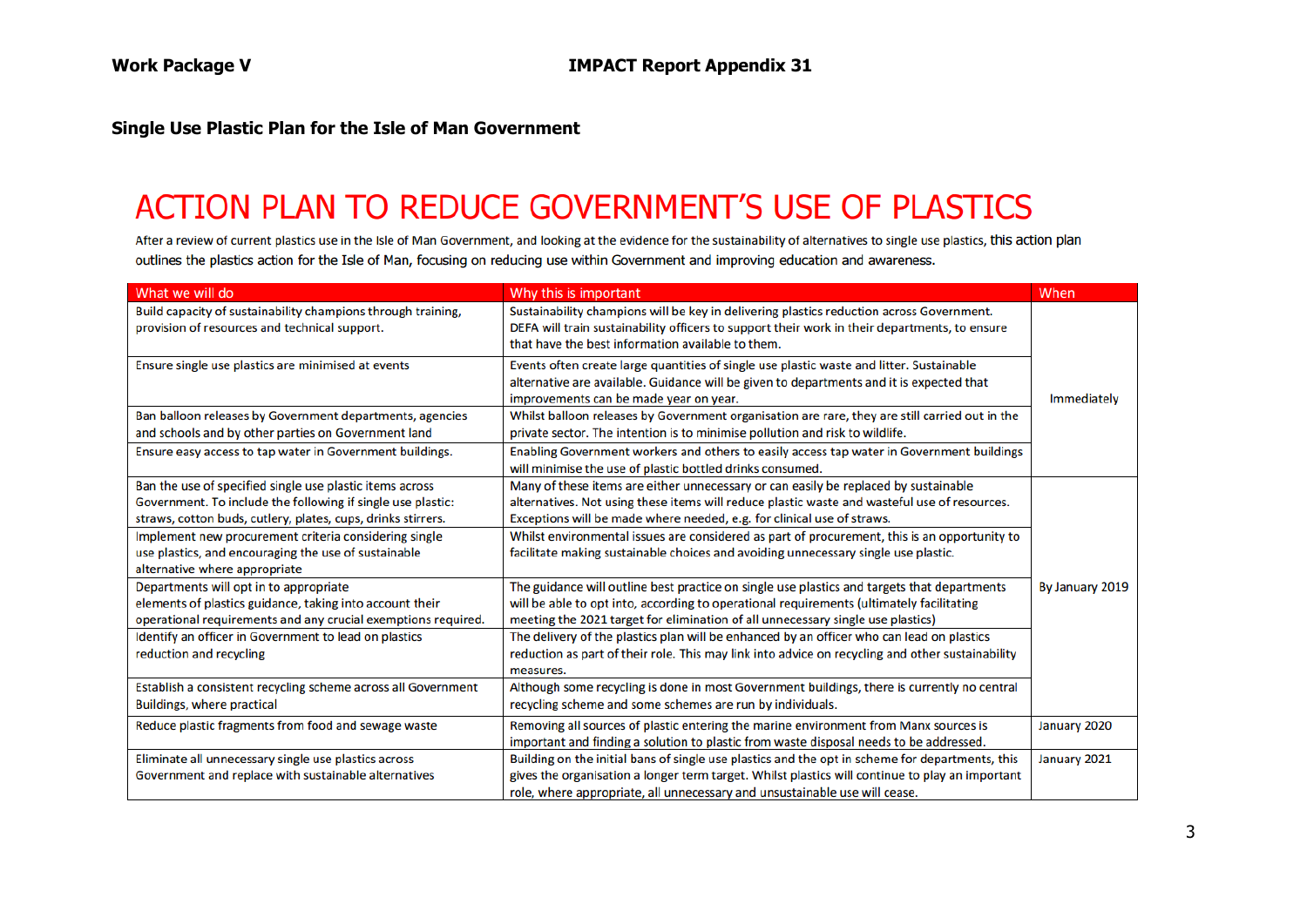# **Single Use Plastic Plan for the Isle of Man Community**

| <b>The issue</b>                                                                                                          | What we want to do                                                                                                                                           | <b>How we will achieve this</b>                                                                                                                                                                                                                                                                                                                          | <b>When</b>                                                                                                                         |  |
|---------------------------------------------------------------------------------------------------------------------------|--------------------------------------------------------------------------------------------------------------------------------------------------------------|----------------------------------------------------------------------------------------------------------------------------------------------------------------------------------------------------------------------------------------------------------------------------------------------------------------------------------------------------------|-------------------------------------------------------------------------------------------------------------------------------------|--|
| Plastic pollution from<br>land, entering our<br>oceans and waterways;<br>unnecessary use of<br>finite oil resource        | Reduce consumption of single<br>use plastic and encourage<br>disposal of other plastics in<br>appropriate waste streams                                      | A legislative ban on the sale and distribution<br>of the following single use plastic items:<br>plates, plastic carrier bags, straws (with<br>necessary exceptions i.e. medical use),<br>cutlery, polystyrene food containers for<br>immediate use, polystyrene cups, plastic<br>stemmed cotton buds, balloon sticks and<br>oxo-degradable plastics      | As soon as<br>possible<br>(using the<br>powers<br>introduced by the<br><b>Climate Change</b><br>Act expected in<br>2021)            |  |
|                                                                                                                           |                                                                                                                                                              | Consult local businesses to identify ways to<br>reduce/remove unnecessary single use plastic<br>packaging from goods                                                                                                                                                                                                                                     | Immediately                                                                                                                         |  |
|                                                                                                                           |                                                                                                                                                              | Work with Beach Buddies to develop a<br>scheme that identifies and celebrates<br>businesses that have removed/reduced all<br>possible single use plastic from their premises                                                                                                                                                                             |                                                                                                                                     |  |
|                                                                                                                           |                                                                                                                                                              | Incorporate plastic reduction into the judging<br>criteria for competitions such as the Food and<br>Drink Awards and the Biosphere Awards                                                                                                                                                                                                                |                                                                                                                                     |  |
|                                                                                                                           |                                                                                                                                                              | Continue education and awareness<br>campaigns on plastic pollution and single use<br>plastic reduction                                                                                                                                                                                                                                                   |                                                                                                                                     |  |
|                                                                                                                           |                                                                                                                                                              | Work with local non-government<br>organisations, schools and businesses<br>towards the Surfers Against Sewage 'Plastic<br><b>Free' Community Status</b>                                                                                                                                                                                                  |                                                                                                                                     |  |
|                                                                                                                           |                                                                                                                                                              | Coordinate with bodies outside of the Isle of<br>Man to reduce plastic usage and pollution                                                                                                                                                                                                                                                               |                                                                                                                                     |  |
|                                                                                                                           |                                                                                                                                                              | The Programme for Government states:<br>'Complete the regional sewerage<br>infrastructure', which supports this Plan.<br>Closing off raw sewage outfalls drastically<br>reduces flushed plastic on beaches (Beach<br>Buddies data 2017 & 2018)                                                                                                           | By the end of this<br>administration,<br>subject to<br>obtaining the<br>necessary<br>planning<br>approvals and site<br>acquisitions |  |
| Plastic debris from<br>the fishing industry<br>entering our oceans<br>and waterways                                       | Encourage the fishing industry<br>to dispose of their waste and<br>end of life gear appropriately                                                            | Reinvigorate the existing Fishing for Litter<br>Scheme, working closely with the Manx Fish<br>Producers Organisation and the Manx fishing<br>fleet                                                                                                                                                                                                       | Immediately                                                                                                                         |  |
| Micro-plastics entering<br>the world's oceans                                                                             | Reduce micro-plastics entering<br>the ocean from our Island                                                                                                  | A legislative ban on the manufacture, sale<br>and distribution of rinse-off personal care<br>products that contain plastic micro beads                                                                                                                                                                                                                   | As soon as<br>possible<br>(using CCA<br>expected 2021)                                                                              |  |
| Low worldwide<br>recycling rates for<br>plastic.<br>(only 9% of plastic<br>used globally has been<br>recycled since 1950) | Encourage our community<br>to recycle more plastic and<br>encourage manufacturers/<br>retailers to produce/stock<br>products with higher recycled<br>content | As a matter of urgency, DOI and DEFA will<br>engage with the Local Authorities to progress<br>the recyding action plan for household waste<br>which takes account of the Island's unique<br>situation and therefore balances the practical,<br>financial, environmental and carbon footprint<br>aspects of all the recyclable household waste<br>streams | The action plan<br>with up to date<br>clear targets,<br>will be finalised<br>over the next<br>12 months                             |  |
|                                                                                                                           |                                                                                                                                                              | Consider a levy on beverage bottles that<br>contain less than 30% recycled plastic<br>content                                                                                                                                                                                                                                                            | As soon as possible<br>(with a view to<br>implementation using<br>CCA expected 2021) or<br>alternative legislation.                 |  |
|                                                                                                                           |                                                                                                                                                              | A public consultation on the potential for a<br>bottle return scheme on the Island                                                                                                                                                                                                                                                                       | Autumn 2019                                                                                                                         |  |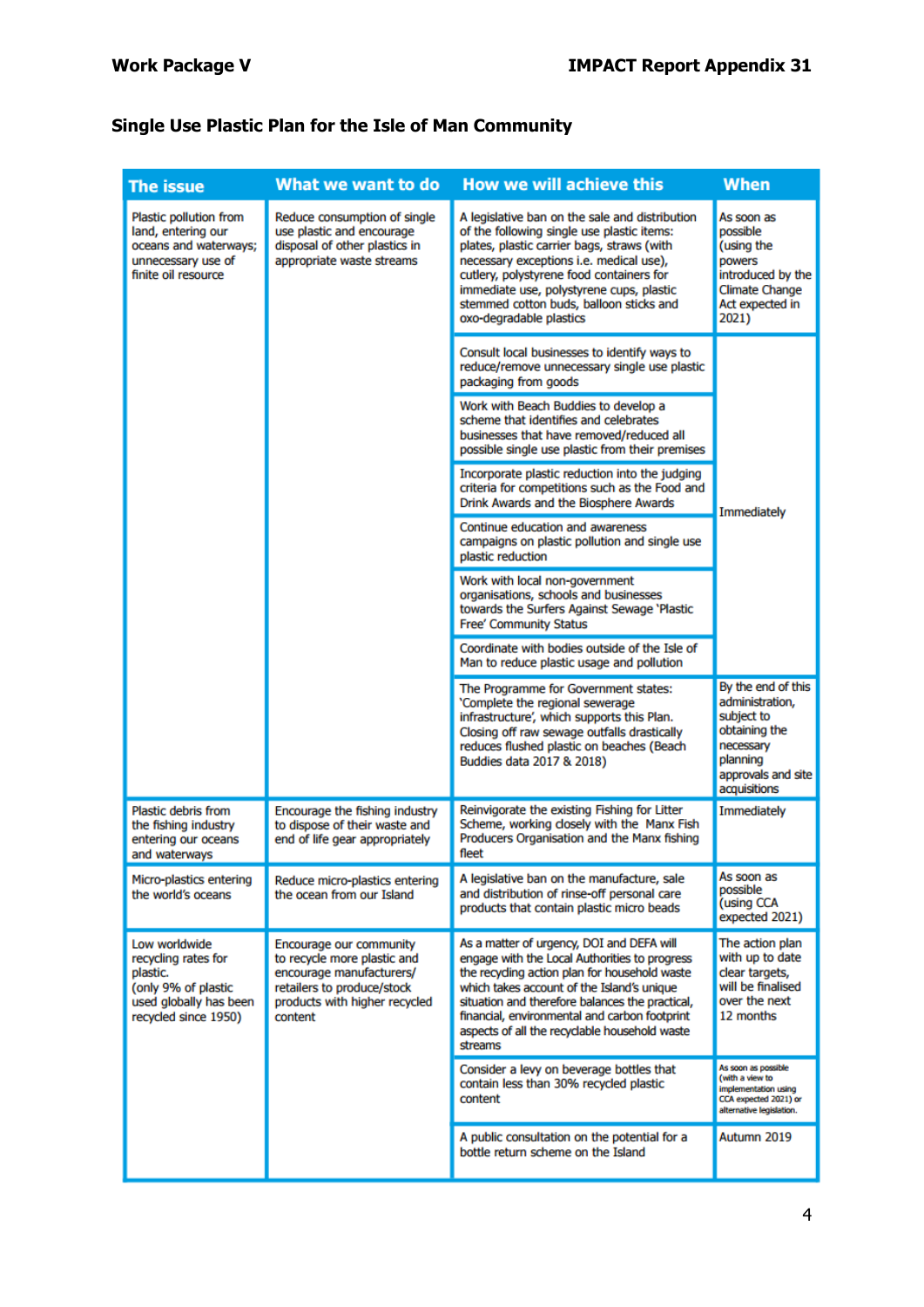#### **Estimating the Carbon Saving from Government and Community Plastic Plans**

- 3.7. Working off the assumption that the **average European uses 30kg of plastic per year** (Eurostat, 2015), we can assume the amount of plastic used by an Isle of Man resident is similar  $\sim$  30kg.
- 3.8. It has been estimated that **50% of plastic used is single use** (Geyer et al., 2017; UN Environment, 2019). We can therefore assume that **the average Isle of Man resident uses approximately 15kg of single use plastic per year**.
- 3.9. The next assumption is the level of influence these plans will have within the community, which is hard to predict and relies largely on the level of resources used to promote the plans and engage the community on the issue. The Government Plan has so far had a positive influence, but more could be done. Some of the actions in the community plan are legislative which will limit the availability of certain single use plastic items, but other actions require education and creating a behavioural change within businesses and individuals. It is also important to note that there are certain factors that are currently out of our control such as the Island's reliance on importation of food and other goods wrapped in plastic packaging from larger retailers such as Amazon, Tesco and Marks and Spencer. This is considered through other work streams relating to climate change, but is not part of the existing plastic plans.
- 3.10. T**hrough successful implementation of legislation and resources for education and awareness we can reduce 3.5kg of single use plastic per person per year**. This is, at best, a rough estimate and may be an over assumption as the majority of single use plastic waste produced by Isle of Man residents is plastic packaging, most of which is imported and so currently Government have limited control over (see above).
- 3.11. It is also important to note that alternatives to single use plastic have a carbon footprint. Understanding the impacts of alternatives has not been quantified in this report, but should be taken into consideration in future work.

#### **Carbon Calculation**

3.12. Assumption 1 (based on above): 3.5 kg of plastic could potentially be reduced per person per year

Isle of Man population is approximately 83300 (Isle of Man in numbers report, 2016)

Therefore;

 $3.5 \times 83.300 = 291.550$  kg of plastic reduced on the Island per year

Using the values from Zero Waste Scotland on  $CO<sub>2</sub>$  emissions from averaged mixed plastic production: approx.. 3185 kg  $CO<sub>2</sub>$ eq per tonne of material, as such:

#### $291.5 \times 3185$  = **approx.** 928642 kg  $CO_2$ eg could potentially be saved per year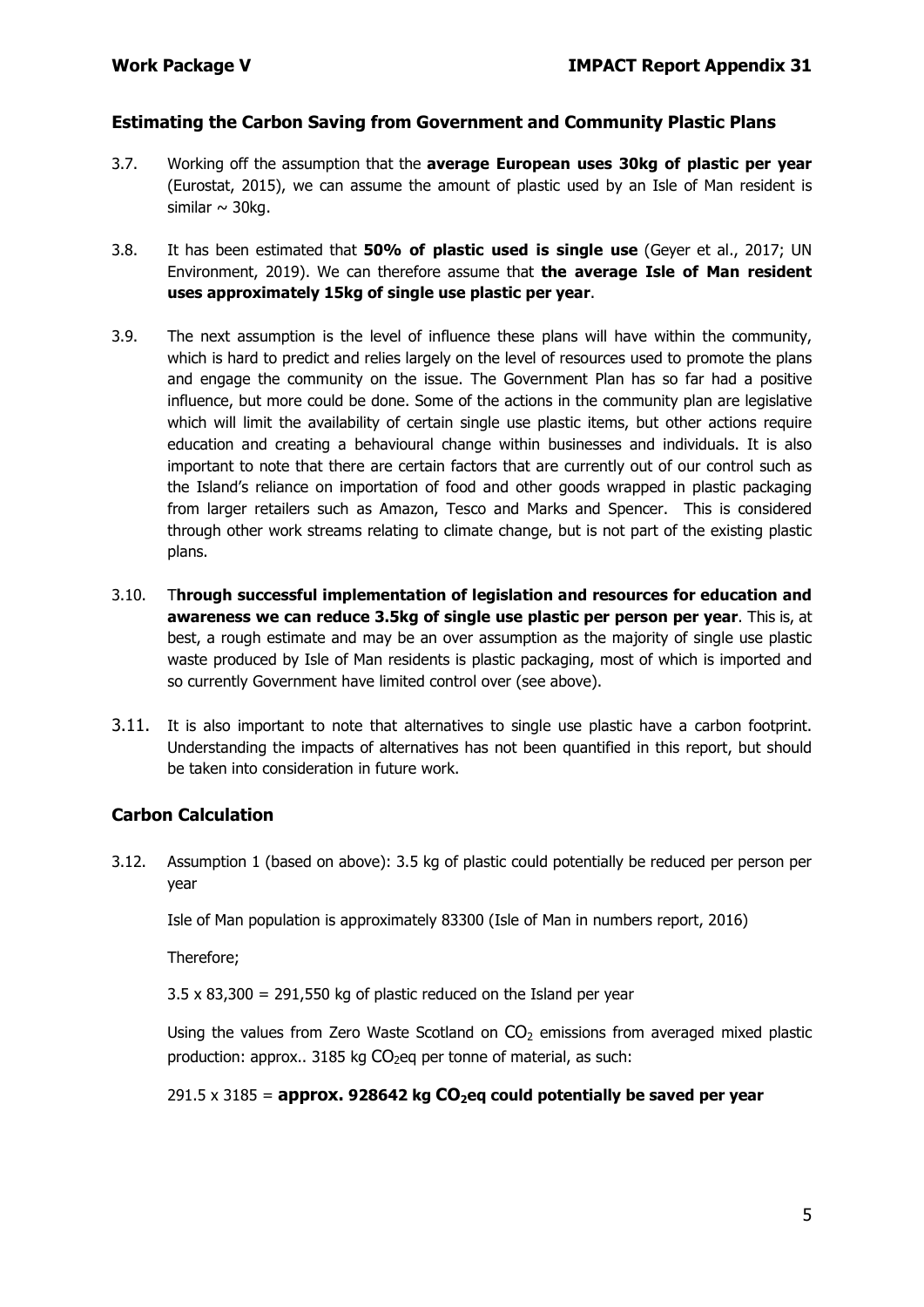#### Table 1 Carbon Values of Plastic types – (confidential) Source: Zero Waste Scotland

| <b>Waste management option</b>                  | LDPE & LLDPE (kg<br><b>CO2eq per tonne</b><br>material) | <b>HDPE</b> (kg<br>CO <sub>2</sub> eq per<br>tonne<br>material) | PP (kg<br>CO2eq per<br>tonne<br>material) | PVC (kg<br>CO2eq per<br>tonne<br>material) | PS (kg<br>CO2eq per<br>tonne<br>material) | PET (kg<br>CO2eq per<br>tonne<br>material) | <b>Average</b><br>plastic film<br>(kg CO2eq<br>per tonne<br>material) | Average<br>plastic rigid<br>(kg CO2eq<br>per tonne<br>material) | Average<br>mixed<br>plastic (kg<br>CO2eq per<br>tonne<br>material) |
|-------------------------------------------------|---------------------------------------------------------|-----------------------------------------------------------------|-------------------------------------------|--------------------------------------------|-------------------------------------------|--------------------------------------------|-----------------------------------------------------------------------|-----------------------------------------------------------------|--------------------------------------------------------------------|
| Production                                      | 2,614                                                   | 2,790                                                           | 3,255                                     | 3,137                                      | 4,549                                     | 4,369                                      | 2,592                                                                 | 3,282                                                           | 3,185.19                                                           |
| (Preparation for) reuse                         |                                                         |                                                                 |                                           |                                            |                                           |                                            |                                                                       |                                                                 |                                                                    |
| Open Loop Recycling                             | 676                                                     | 676                                                             | 676                                       | 676                                        | 2,014                                     | 676.28                                     | 676                                                                   | 676                                                             | 748.13                                                             |
| <b>Closed Loop Recycling</b>                    | 1.941                                                   | 1,647                                                           | 2,324                                     | 2.267                                      | 3.327                                     | 2.682                                      | 1,941                                                                 | 2,159                                                           | 2,187.92                                                           |
| <b>Energy Recovery (combustion)</b>             | 1,741                                                   | 1,741                                                           | 1,741                                     | 1,741                                      | 1,741                                     | 1,741                                      | 1,741                                                                 | 1,741                                                           | 1,739.22                                                           |
| <b>Energy Recovery (AD)</b>                     |                                                         |                                                                 |                                           |                                            |                                           |                                            |                                                                       |                                                                 |                                                                    |
| Composting                                      |                                                         |                                                                 |                                           |                                            |                                           |                                            |                                                                       |                                                                 |                                                                    |
| Landfill                                        | 4                                                       | 4                                                               | 4                                         | 4                                          | 4                                         | 4                                          | 4                                                                     | 4                                                               | 4.39                                                               |
| Closed Loop minus avoided Primary<br>Production | $-672$                                                  | $-1,143$                                                        | $-930$                                    | $-870$                                     | $-1,221$                                  | $-1,687$                                   | $-651$                                                                | $-1,123$                                                        | $-997$                                                             |

### **4. OTHER STRATEGIES AND INITIATIVES RELATING TO PLASTIC REDUCTION**

#### **Food Matters Strategy**

- 4.1. The Food Matters strategy also aims to work with local producers, and although there is no specific mention of reducing plastic packaging, there is an aim to work with producers on generally reducing packaging and the carbon footprint of produce through the following initiatives:
	- Food start-up advice—in collaboration with the Department of Enterprise (DfE) a dedicated short course for new and prospective food businesses will be convened to include all of the essential skills required to improve the likelihood of business success. Modules to include creating business plans, market research, marketing, **packaging** and branding.
	- Support for new product development—start-up companies are limited to small scale trials and production, and are unlikely to be able to develop new products or scale up production without investing in significant processing equipment. Other areas of help include functional aspects of **packaging**.
	- A detailed assessment of the current Manx food and drink sector to address market share and growth opportunities—Opportunities for adding greater value to the primary output of agriculture and fisheries. This can take many forms, such as niche markets, increases the value of provenance, **improved packaging** and innovations leading to improvements in the experience for the end consumer.
- 4.2. More specific guidance on plastic packaging could help to further reduce plastic packaging on local produce, and this will be discussed with the Food and Drink team going forward.

#### **Waste Strategy**

4.3. On the Island, the main options for managing existing plastic waste streams are recycling off-Island (plastic bottles only) or incineration with energy recovery via the Energy from Waste Facility (EfW). The Waste Strategy outlines the Isle of Man's response to the waste hierarchy (figure 1).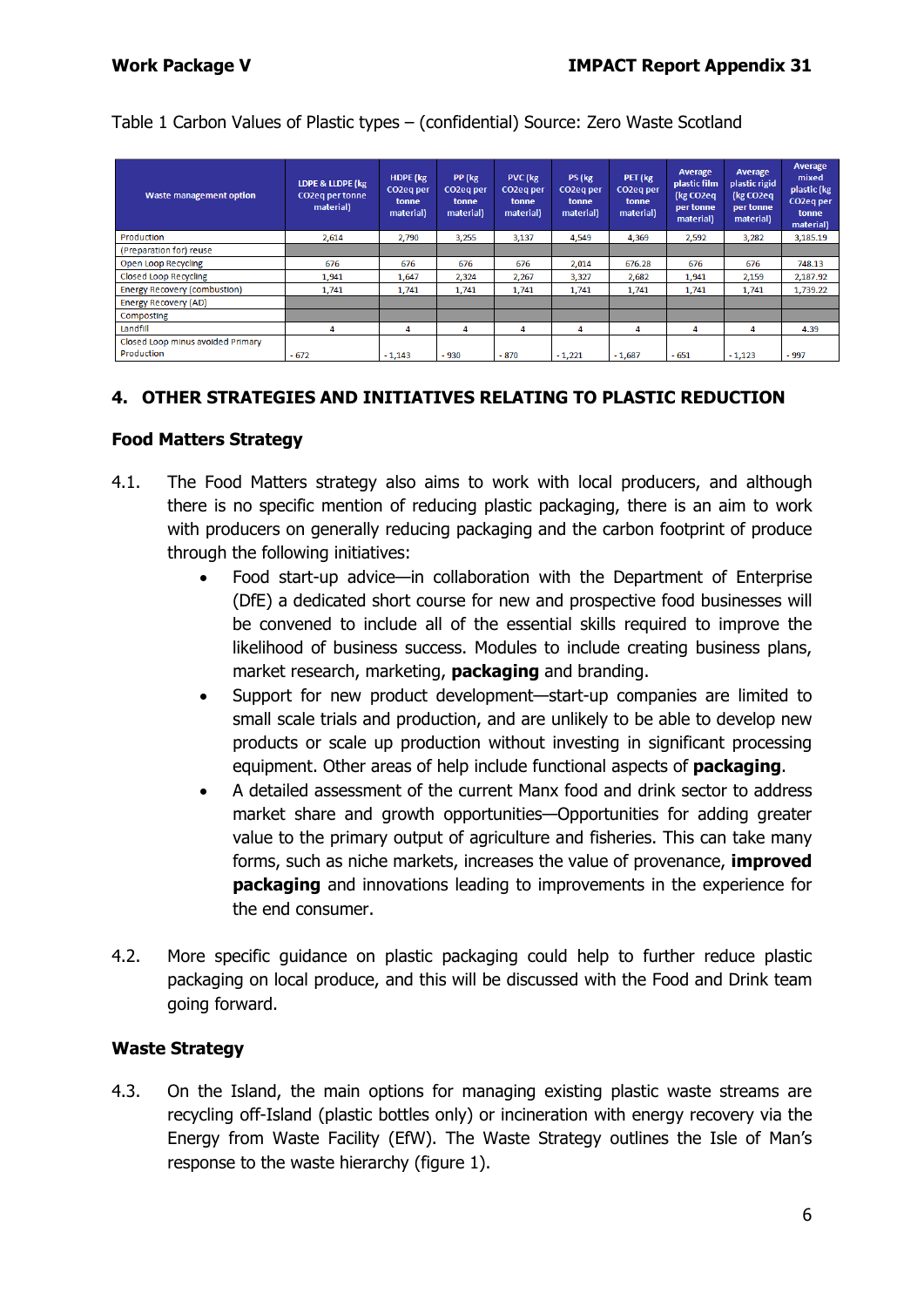- 4.4. The Department of Infrastructure (DOI) will support the Department of Environment, Food and Agriculture's (DEFA) work on reducing the use of single use plastics through Policy 7 of the Waste Strategy.
- 4.5. The DOI will be undertaking a new household waste audit, to update the 2006 audit, which will identify relevant waste streams and provide a new baseline for assessing change.

| The Waste<br>Hierarchy        | <b>IOM Response</b>                                                                                                                                                                                                                                                                                                                                                                                                                                                                              |
|-------------------------------|--------------------------------------------------------------------------------------------------------------------------------------------------------------------------------------------------------------------------------------------------------------------------------------------------------------------------------------------------------------------------------------------------------------------------------------------------------------------------------------------------|
| Reduce                        | IOM relies on UK and European initiatives and legislation to drive was fe<br>reduction and reduction in hazardness of waste.                                                                                                                                                                                                                                                                                                                                                                     |
| Reuse                         | Promote waste reduction through education, Support DEFA's Single Use<br><b>Rlastic Action Plan</b><br>Current reuse systems (charity shops etc.) are working well. No need for<br>intervention.                                                                                                                                                                                                                                                                                                  |
| Recycle                       | Promote waste reuse through education<br>Household waste: take forward the work of the Waste Working Groups;<br>undertake baseline waste audits; focus on targeted recyclables; review<br>options for incentivising recycling; prepare a house fold waste strategy<br>Consider amending the responsibility for waste collection to facilitate an<br>all island recycling strategy<br>Ensure continued access to markets off Island especially for hazardous,<br>WEEE and non-incinerable wastes. |
| Disposal Energy<br>From Waste | Provide strategic residual waste disposal capacity on Island                                                                                                                                                                                                                                                                                                                                                                                                                                     |
| Disposal Landfill             | Provide strategic residual waste visposal capacity on Island and ensure<br>continued access to off- island disposal facilities for hazardous wastes                                                                                                                                                                                                                                                                                                                                              |

Figure 1 Isle of Man's response to the waste hierarchy

#### **Biosphere Refill Scheme**

4.6. UNESCO Biosphere Isle of Man is the licenced operator for the Refill Scheme in the Isle of Man. The Scheme aims to help reduce the use of single use water bottles by providing free easy to access tap water. The voluntary Refill Stations—shops, cafes, museums etc.—display the easily identifiable blue logo and fill up bottles with cold tap water on request. Businesses arte searchable on the official Refill app and currently there are 140 Refill stations all across the Island.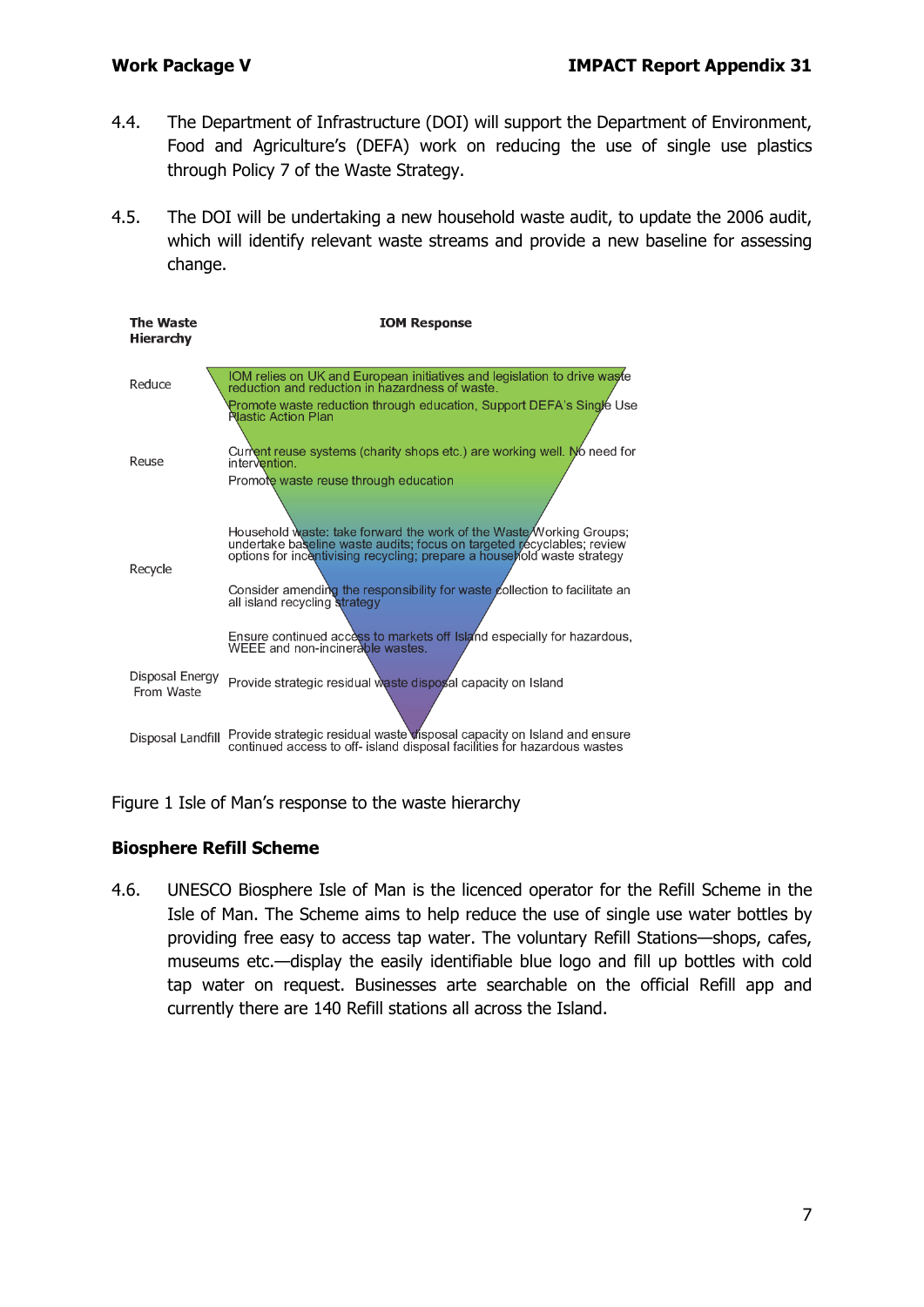#### **5. OFF-ISLAND INFLUENCE**

- 5.1. Large retailers across the UK have targets and initiatives to reduce or redesign single use plastic packing, this will influence the plastic packaging of products imported to the Isle of Man. Larger retailers with stores on the Island have made the commitments listed in 5.2-5.4.
- 5.2. Co-Op
	- Own-brand packaging will be easy to recycle by 2023 (80% by 2020);
	- A minimum of 50% recycled plastic in PET plastic, pots, trays and punnets and HDPE bottles by 2021;
	- Eliminate own-brand CPET, black and dark plastic packaging by 2020;
	- To remove any plastic (from packaging and products) that is not designed to be recycled or reused by 2023;
	- Meat product packaging is now made with a single material so it can be recycled easily;
	- Milk bottle top colours are a lighter shade, this makes them easier to recycle;
	- pizza bases are all cardboard, own-brand straws are paper, irresistible tomato packaging is cardboard;
	- Stock compostable carrier bags in 1,400 selected Co-ops stores in England and Scotland.

#### **Tesco**

- 5.3. Working towards all packaging becoming part of a closed loop, three strategic priorities to help reduce packaging waste and boost recycling across the UK:
	- Packaging will be fully recyclable by 2025 UK: 83% —KPI: Percentage weight of all own brand packaging meeting 'widely recycled' criteria;
	- End the use of hard to recycle materials from our UK packaging by the end of 2019 –KPI: 2,914 tonnes KPI hard to recycle materials removed from our own brand packaging;
	- All paper and board used will be 100% sustainable by 2025;
	- Halve packaging weight by 2025 (2007 baseline).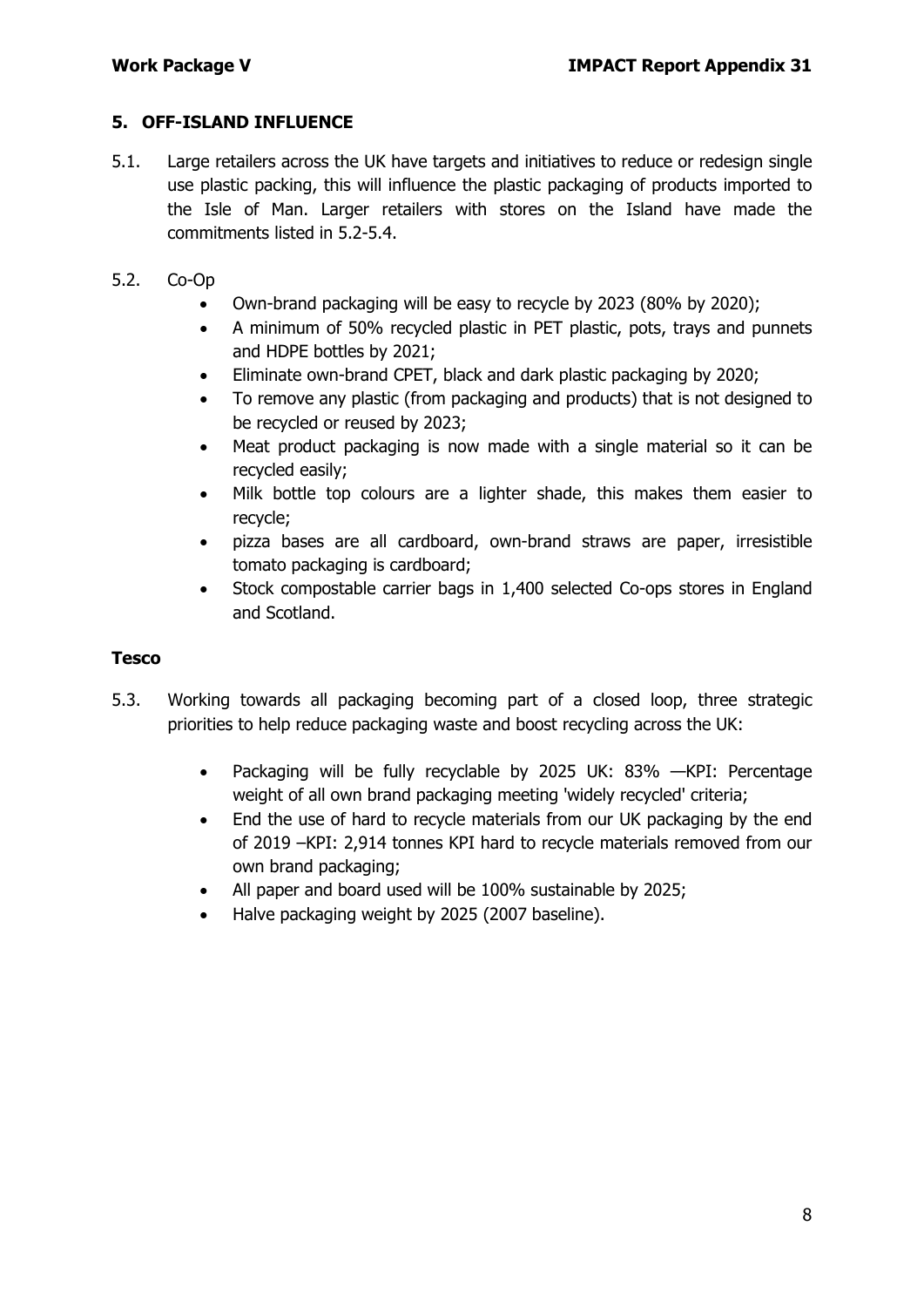#### **Marks & Spencer**

- 5.4. Overall goal: achieve a circular economy—less plastic and what is used gets reused or recycled, three key actions:
	- Reducing the plastic used in business
	- Work collaboratively to reform the UK's waste and recycling system;
	- Making it easier for consumers to recycle and reuse plastic;
	- Plans to remove 2000 tonnes of plastic packaging by end of 2020;
	- Trialling plastic free isles;
	- All plastic packaging will be widely recyclable by 2022;
	- Removal of black plastic packaging by 2020;
	- Removal of polystyrene from packaging by 2020;
	- Trialling a take-back scheme for hard to recycle plastic.

#### **How these changes will impact the Isle of Man**

5.5. Influence from large off-Island retailers may reduce the amount of single use plastic used on-Island through changes in packaging policies. However, most of the retail policies focus on moving towards more recyclable packaging over a reduction in packaging. As the DOI does not currently target food packaging for recycling, this may not reduce carbon produced as it is all currently processed as general waste at the Energy from Waste Facility.

#### **6. SUMMARY**

6.1. The Plastic Reduction Plans, along with the Waste Strategy, outline plans to reduce to a minimum the consumption and use of non-essential plastics. These plans have the potential to significantly reduce the use of single use plastic items within Government and the community. However, the resources (time/staff/financial) allocated for implementation the plans will largely dictate their success. Other Government policies and initiatives have the opportunity to assist in reducing plastic packaging with local producers (Food Matters Strategy) and reducing single use plastic bottle use across the community (Biosphere Refill Scheme). Changes to packaging policy from large retailers, and media influence are also likely to change people's consumption of single use plastic products going forward.